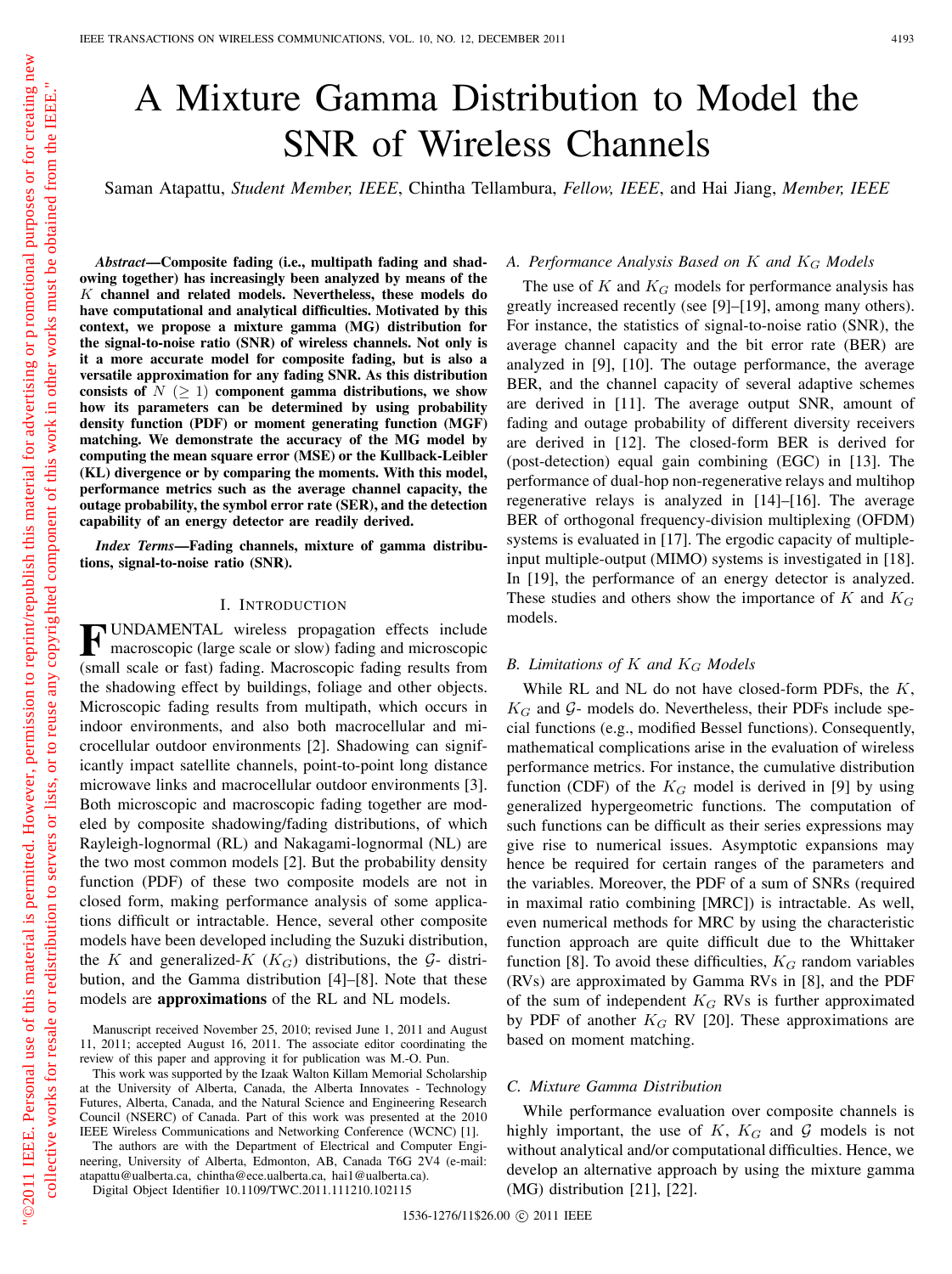This distribution avoids the problems mentioned above due to several reasons. First, since it is a linearly weighted sum of gamma distributions, it inherits several advantages of the gamma distribution. For example, the moment generating function (MGF) and CDF, which are required in wireless system analysis, have mathematically tractable expressions. Second, this distribution can approximate not only composite fading channels, but also any small-scale fading channels. Third, high accuracy is possible by adjusting the parameters. Overall, by using the MG model, performance of any wireless systems over a variety of fading channels can be analyzed in a unified framework.

## *D. Contributions*

Our main contributions are summarized as follows.

- <sup>∙</sup> We propose an MG distribution to model the SNR of wireless channels. Although primarily intended to model composite shadowing/fading channels, this distribution is nevertheless effective for many other existing small-scale fading channels as well. The MG distribution is discussed in the statistics literature [21], [22]. The use of such a distribution to model wireless channels is new as far as we know.
- In the existing literature [6]–[8],  $K_G$ ,  $\mathcal G$  and Gamma distributions are used to approximate the composite shadowing/fading models. The MG distribution is more accurate than all those. The accuracy is measured by the mean square error (MSE), the Kullback-Leibler (KL) divergence, or by a comparison of the moments or the PDFs.
- The PDFs of K,  $K_G$ ,  $\eta$ - $\mu$ , Nakagami-q (Hoyt),  $\kappa$ - $\mu$ , or Nakagami-n (Rician) distributions contain special functions, and thus, performance analysis is complicated or intractable. The MG model, a linear combination of gamma distributions, offers a solution. Thus, the distributions mentioned above can be approximated by the MG model, facilitating performance analysis.
- <sup>∙</sup> Another advantage of the MG distribution is the simplicity of performance analysis. Specifically, its CDF, MGF and moments are readily mathematically tractable. Typical performance analysis scenarios are derived under a unified framework. Therefore, case-by-case analysis of different channel models is unnecessary. Moreover, performance metrics, such as the average capacity, the outage probability, the symbol error rate (SER), and particularly, performance of an energy detector (essential for future cognitive radio networks), are derived by using the unified framework.

The rest of the paper is organized as follows. The MG distribution is described in Section II. Several common wireless channels are represented by using the MG model in Section III. In Section IV, the accuracy of the MG representation of composite fading channels and small-scale fading channels is examined. Performance analysis and the numerical results from the unified framework are shown in Section V. The concluding remarks are in Section VI.

#### II. THE MG WIRELESS CHANNEL MODEL

We start with the SNR distribution, which is required for analysis of wireless communication systems. The instantaneous received SNR and the average SNR are denoted by  $\gamma$  and  $\bar{\gamma}$ , respectively.

## *A. Probability Density Function (PDF)*

In [23], it is shown that any function  $f(x)$ , where  $x \in$  $(0, \infty)$  and  $\lim_{x \to +\infty} f(x) \to 0$ , can be given as  $f(x) =$  $\lim_{u\to+\infty} S_u(x)$  where  $S_u(x) := e^{-ux} \sum_{k=0}^{\infty} \frac{(ux)^k}{k!} f\left(\frac{k}{u}\right),$  $u > 0$ . Thus, an arbitrarily close approximation to  $f(x)$  can be obtained by increasing the number of terms in the mixture [22]. Note that  $S_u(x)$  is a weighted sum of gamma PDFs. This result provides the motivation for using the MG distribution to represent any wireless SNR models.

Therefore, we propose to use the following MG distribution to approximate the PDF of  $\gamma$  as

$$
f_{\gamma}(x) = \sum_{i=1}^{N} w_i f_i(x) = \sum_{i=1}^{N} \alpha_i x^{\beta_i - 1} e^{-\zeta_i x}, \quad x \ge 0 \quad (1)
$$

where  $f_i(x) = \frac{\zeta_i^{\beta_i} x^{\beta_i - 1} e^{-\zeta_i x}}{\Gamma(\beta_i)}$  is a standard Gamma distribution,  $\Gamma(\cdot)$  is the gamma function,  $w_i = \frac{\alpha_i \Gamma(\beta_i)}{\zeta_i^{\beta_i}}$ , N is the number of terms, and  $\alpha_i$ ,  $\beta_i$  and  $\zeta_i$  are the parameters of the *i*th Gamma component. Further,  $\sum_{i=1}^{N} w_i = 1$  as  $\int_0^\infty f_\gamma(x)dx = 1$ . The special case  $N = 1$  reverts to Rayleigh and Nakagami- $m$  fading. Discussion of how to choose  $N$  is provided in Section IV. Note that formula (1) can approximate the PDF  $f(x)$  of any positive random variable.

#### *B. Cumulative Distribution Function (CDF)*

The CDF of the MG distribution can be evaluated as  $F_{\gamma}(x) = \int_0^x f_{\gamma}(t) dt$  to yield

$$
F_{\gamma}(x) = \sum_{i=1}^{N} \alpha_i \zeta_i^{-\beta_i} \gamma(\beta_i, \zeta_i x)
$$
 (2)

where  $\gamma(\cdot, \cdot)$  is the lower incomplete gamma function defined as  $\gamma(a, \rho) \stackrel{\triangle}{=} \int_0^{\rho} t^{a-1} e^{-t} dt$  [24], [25]. This function is readily available in mathematical software packages.

# *C. Moment Generating Function (MGF)*

The MGF of MG distribution,  $\mathcal{M}_{\gamma}(s)$ , can be evaluated as  $\mathcal{M}_{\gamma}(s) = \mathbb{E}(e^{-sx})$  where  $\mathbb{E}(\cdot)$  denotes the expectation operator. Thus,  $\mathcal{M}_{\gamma}(s) = \int_0^{\infty} e^{-sx} f_{\gamma}(x) dx$  can be derived as

$$
\mathcal{M}_{\gamma}(s) = \sum_{i=1}^{N} \frac{\alpha_i \Gamma(\beta_i)}{(s + \zeta_i)^{\beta_i}}.
$$
 (3)

# *D. Moments*

The  $r^{th}$  moment associated with the MG distribution,  $m_{\gamma}(r)$ , can be calculated as  $m_{\gamma}(r) = \mathbb{E}(\gamma^{r})$ , to yield

$$
m_{\gamma}(r) = \sum_{i=1}^{N} \alpha_i \Gamma(\beta_i + r) \zeta_i^{-(\beta_i + r)}.
$$
 (4)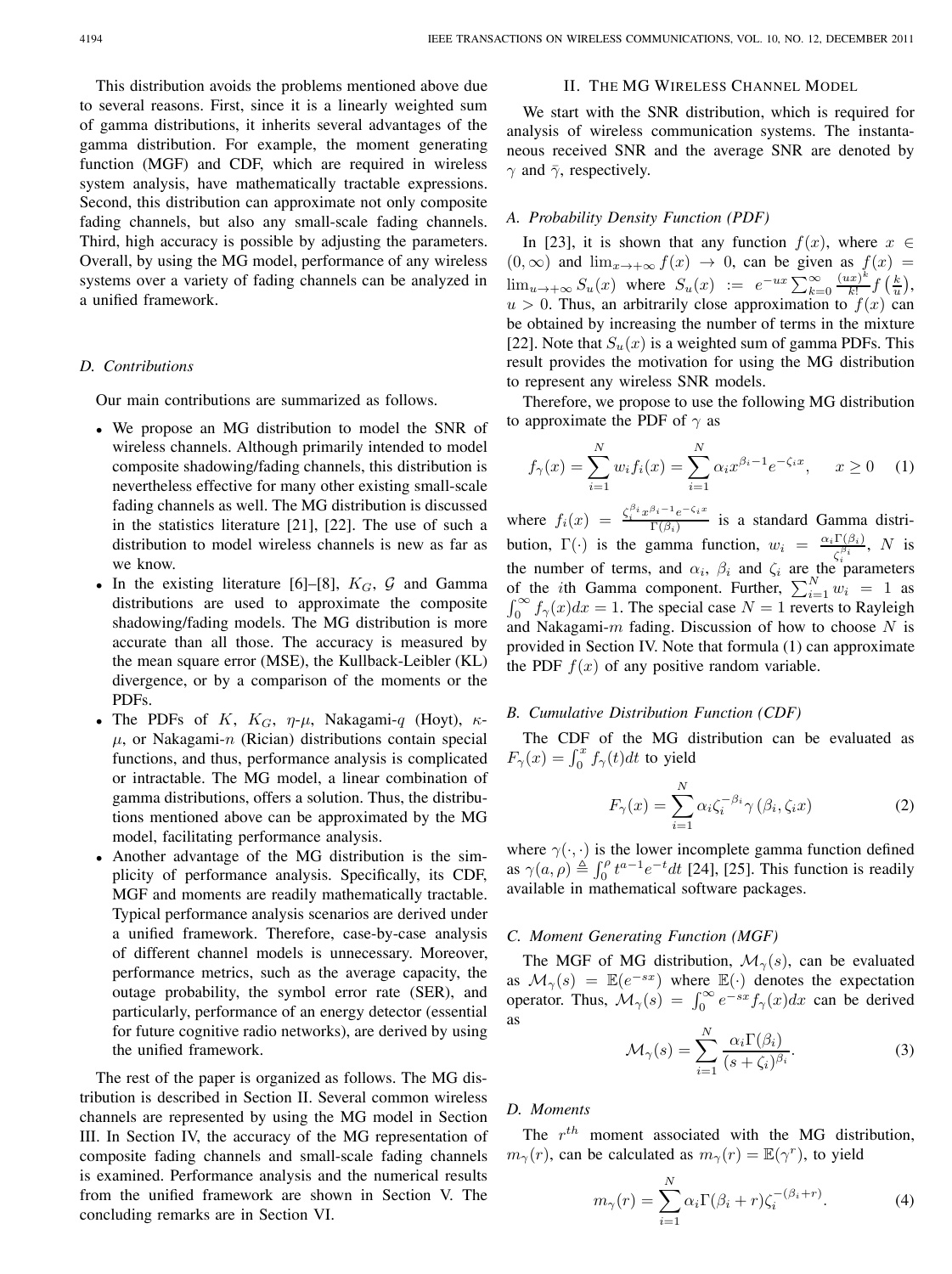The mathematically tractable expressions (1)-(4) demonstrate the major benefit of the MG distribution. The performance metrics have convenient expressions, i.e., no complicated special functions are required. This fact can facilitate the performance studies enormously. If a given wireless channel can be represented as an MG distribution, the common performance metrics such as error rates, outage and others are immediately derived, with details given in Section V.

# III. MG DISTRIBUTION FOR TYPICAL WIRELESS CHANNELS

This section shows how to represent the SNR PDF of the NL, K,  $K_G$ ,  $\kappa$ - $\mu$ , Nakagami-q (Hoyt),  $\eta$ - $\mu$  and Nakagami-n (Rician) channel models in the form of an MG model, as in (1).

#### *A. NL Composite Channel*

The SNR distribution of the NL channel is a gammalognormal (GL) distribution, given as [26]

$$
f_{\gamma}(x) = \int_0^{\infty} \frac{x^{m-1} e^{-\frac{mx}{\rho y}}}{\Gamma(m)} \left(\frac{m}{\rho y}\right)^m \frac{e^{-\frac{(\ln y - \mu)^2}{2\lambda^2}}}{\sqrt{2\pi}\lambda y} dy \quad (5)
$$

where *m* is the fading parameter in Nakagami-*m* fading,  $\rho$  is the unfaded SNR, and  $\mu$  and  $\lambda$  are the mean and the standard deviation of the lognormal distribution, respectively. When  $m = 1$ , expression (5) is the SNR distribution of the RL distribution. The fading and shadowing effects diminish for larger m and smaller  $\lambda$ , respectively. A closed-form expression of the composite GL SNR distribution is not available in the literature.

By using substitution  $t = \frac{\ln y - \mu}{\sqrt{2\lambda}}$ , expression (5) can be written as

$$
f_{\gamma}(x) = \frac{x^{m-1}}{\sqrt{\pi} \Gamma(m)} \left(\frac{m}{\rho}\right)^m \int_{-\infty}^{\infty} e^{-t^2} g(t) dt \qquad (6)
$$

where  $g(t) = e^{-m(\sqrt{2}\lambda t + \mu)}e^{-\frac{m}{\rho}e^{-(\sqrt{2}\lambda t + \mu)x}}$ . The integration in (6),  $I = \int_{-\infty}^{\infty} e^{-t^2} g(t) dt$ , is a Gaussian-Hermite integration which can be approximated as  $I \approx \sum_{i=1}^{N} w_i g(t_i)$  where  $t_i$ and  $w_i$  are the abscissas and weight factors for the Gaussian-Hermite integration [27]. Therefore, we can express  $f_{\gamma}(x)$  in (6) as the MG distribution given in (1). After normalization of  $\int_0^\infty f_\gamma(x)dx = 1$ , we find

$$
\alpha_i = \psi(\theta_i, \beta_i, \zeta_i), \ \beta_i = m, \ \zeta_i = \frac{m}{\rho} e^{-(\sqrt{2}\lambda t_i + \mu)},
$$

$$
\theta_i = \left(\frac{m}{\rho}\right)^m \frac{w_i e^{-m(\sqrt{2}\lambda t_i + \mu)}}{\sqrt{\pi} \Gamma(m)} \tag{7}
$$

where  $\psi(\theta_i, \beta_i, \zeta_i) = \frac{\theta_i}{\sum_{j=1}^N \theta_j \Gamma(\beta_j) \zeta_j^{-\beta_j}}$ . Function  $\psi(\theta_i, \beta_i, \zeta_i)$ is also used for subsequent cases.

# *B. and Channels*

The SNR distribution of the  $K_G$  channel has a closed-form expression with the *th-order modified Bessel function of* the second kind [9]. With some mathematical simplifications, the SNR distribution of the  $K_G$  channel, which is a gammagamma distribution, can be rewritten in an integral form as

$$
f_{\gamma}(x) = \frac{\lambda^m x^{m-1}}{\Gamma(m)\Gamma(k)} \int_0^{\infty} e^{-t} g(t) dt
$$
 (8)

where  $g(t) = t^{\alpha - 1} e^{-\frac{\lambda x}{t}}, \lambda = \frac{k m}{\overline{\gamma}}$  and  $\alpha = k - m$ . Here k and  $m$  are the distribution shaping parameters, which represent the multipath fading and shadowing effects of the wireless channel, respectively. The integral in (8),  $I = \int_0^\infty e^{-t} g(t) dt$ , can be approximated as a Gaussian-Laguerre quadrature sum as  $I \approx \sum_{i=1}^{N} w_i g(t_i)$  where  $t_i$  and  $w_i$  are the abscissas and weight factors for the Gaussian- Laguerre integration [27]. Thus, (8) can be written as the MG distribution with parameters

$$
\alpha_i = \psi(\theta_i, \beta_i, \zeta_i), \ \beta_i = m, \ \zeta_i = \frac{\lambda}{t_i}, \ \theta_i = \frac{\lambda^m w_i t_i^{\alpha - 1}}{\Gamma(m)\Gamma(k)}.
$$
 (9)

#### *C. η*-μ Channel

The  $\eta$ - $\mu$  channel model is a generalized form to model the non-line of sight small-scale fading of a wireless channel [28]. The Rayleigh, Nakagami- $m$  and Hoyt distributions are special cases of the  $\eta$ - $\mu$  channel model. The  $\eta$ - $\mu$  SNR distribution is given as [29]

$$
f_{\gamma}(x) = \frac{2\sqrt{\pi}\mu^{\mu+\frac{1}{2}}h^{\mu}x^{\mu-\frac{1}{2}}e^{\frac{-2\mu hx}{\bar{\gamma}}}}{\Gamma(\mu)H^{\mu-\frac{1}{2}}\bar{\gamma}^{\mu+\frac{1}{2}}}I_{\mu-\frac{1}{2}}\left(\frac{2\mu Hx}{\bar{\gamma}}\right) \quad (10)
$$

where the parameter  $\mu = \frac{(1+H^2/h^2)\mathbb{E}^2(\gamma)}{2Var(\gamma)}$   $(\mu > 0)$  represents the number of multipath clusters  $(Var(\cdot))$  represents the variance), and  $I_v(\cdot)$  is the vth-order modified Bessel function of the first kind. Parameters  $h$  and  $H$  are to be explained in the following. The  $\eta$ - $\mu$  channel includes two fading formats, Format 1 and Format 2, for two different physical representations. In Format 1, the independent in-phase and quadrature components of the fading signal have different powers, and  $\eta$  $(0 < \eta < \infty)$  is the power ratio of the in-phase component to the quadrature component. Two parameters  $h$  and  $H$  are defined as  $h = \frac{2+\eta^{-1}+\eta}{4}$  and  $H = \frac{\eta^{-1}-\eta}{4}$ , respectively. In Format 2, the in-phase and quadrature components of the fading signal are correlated and have identical powers.  $\eta$  $(-1 < \eta < 1)$  is the correlation coefficient between the inphase and quadrature components. Two parameters  $h$  and  $H$ are defined as  $h = \frac{1}{1-\eta^2}$  and  $H = \frac{\eta}{1-\eta^2}$ , respectively [28].

Only a few performance studies for the  $\eta$ - $\mu$  channel have been published in the literature, probably because the modified Bessel function of the first kind in (10) leads to mathematical complexity [29]–[33]. In the following, the  $\eta$ - $\mu$  SNR distribution is approximated by using the MG distribution.

For a real number v, the function  $I_v(z)$  can be computed using [25]

$$
I_v(z) = \sum_{k=0}^{\infty} \frac{1}{k! \Gamma(v+k+1)} \left(\frac{z}{2}\right)^{2k+v}.
$$
 (11)

Therefore, the  $\eta$ - $\mu$  SNR distribution (10) can be given in an alternative form as

$$
f_{\gamma}(x) = \frac{2\sqrt{\pi}\mu^{\mu + \frac{1}{2}}h^{\mu}e^{\frac{-2\mu hx}{\gamma}}}{\Gamma(\mu)H^{\mu - \frac{1}{2}}\bar{\gamma}^{\mu + \frac{1}{2}}} \sum_{i=1}^{\infty} \frac{\left(\frac{\mu H}{\bar{\gamma}}\right)^{2i + \mu - \frac{5}{2}}x^{2\mu - 3 + 2i}}{(i-1)!\Gamma(\mu + i - \frac{1}{2})}.
$$
\n(12)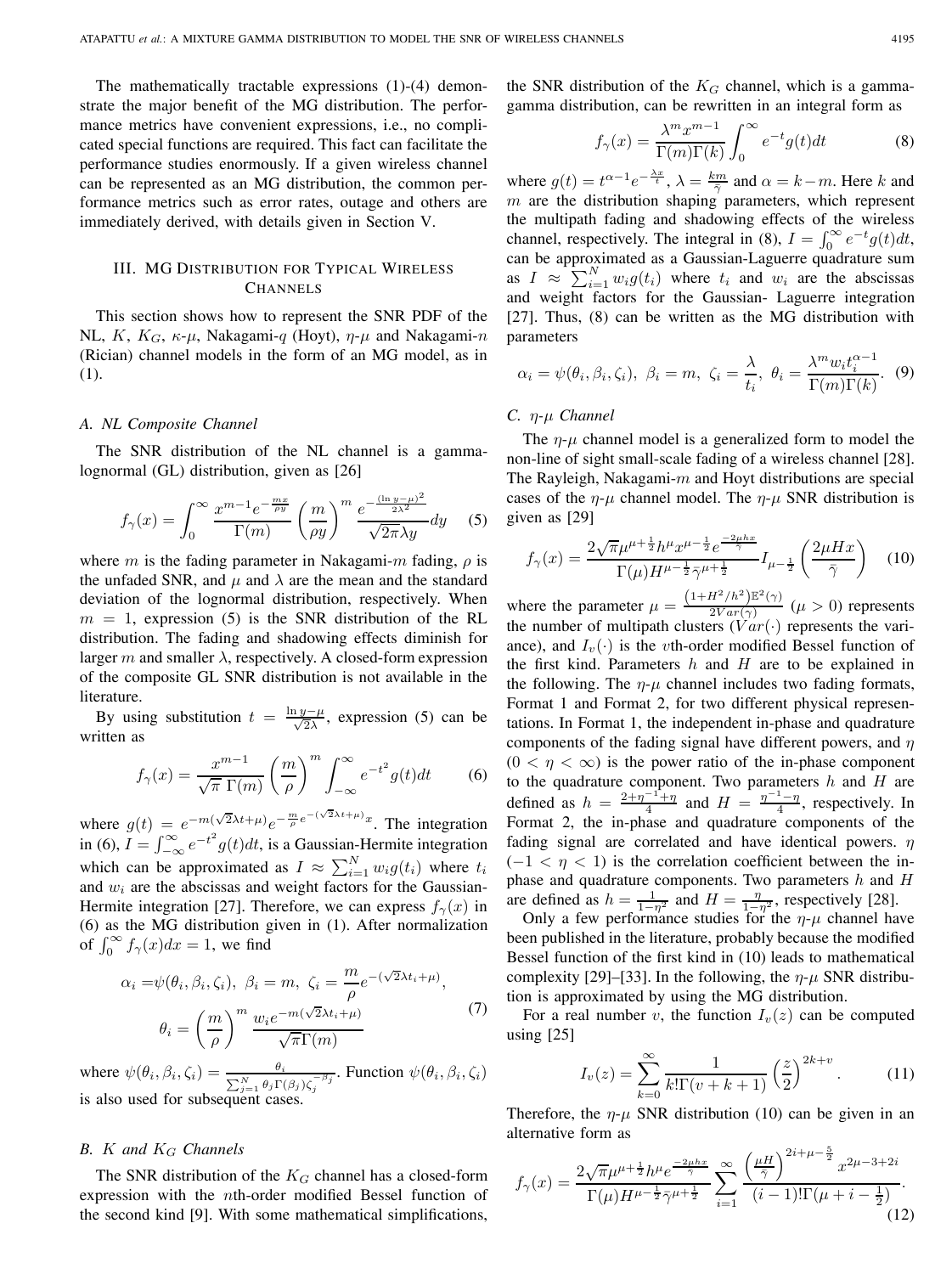The required accuracy<sup>1</sup> to approximate the exact  $f_{\gamma}(x)$  can be achieved by summing a finite number,  $N$ , of terms in (12). By matching the two PDFs given in (10) and (12), the parameters of the MG distribution can be evaluated as

$$
\alpha_i = \psi(\theta_i, \beta_i, \zeta_i), \ \beta_i = 2(\mu - 1 + i), \ \zeta_i = \frac{2\mu h}{\bar{\gamma}},
$$

$$
\theta_i = \frac{2\sqrt{\pi}\mu^{\mu + \frac{1}{2}}h^{\mu}}{\Gamma(\mu)H^{\mu - \frac{1}{2}}\bar{\gamma}^{\mu + \frac{1}{2}}} \frac{\left(\frac{\mu H}{\bar{\gamma}}\right)^{2i + \mu - \frac{5}{2}}}{(i - 1)!\Gamma(\mu + i - \frac{1}{2})}.
$$
(13)

Alternatively, the *v*th-order modified Bessel function of the first kind,  $I_v(z)$ , can be approximated by using the integral representation [25, eq. (8.431.5)]

$$
I_v(z) = \int_0^\pi \frac{e^{z\cos\vartheta}\cos(v\vartheta)d\vartheta}{\pi} - \int_0^\infty \frac{\sin(v\pi)e^{-z\cosh t - vt}dt}{\pi}.
$$
\n(14)

With  $\vartheta = \frac{u\pi}{2} + \frac{\pi}{2}$  and  $vt = p$ ,  $I_v(z)$  can be further written as  $I_v(z) = I_1 - I_2$ , where  $I_1 = \int_{-1}^{1} g_1(u) du$  is a Gaussian-Legendre integration, and  $I_2 =$  $\int_{-1}^{1} g_1(u) du$  is a Gaussian-Legendre integration, and  $I_2 = \int_{0}^{\infty} e^{-p} g_2(p) dp$  is a Gaussian-Laguerre integration where  $g_1(u) = \frac{1}{2}e^{-z\sin(\frac{\pi u}{2})}\cos((u+1)\frac{\pi v}{2})$  and  $g_2(p) =$  $\sin(\pi v)e^{-z\cos\hat{h}(\frac{p}{v})}/(\pi v)$ . Similar to Section III-A with Gaussian-Hermite integration, the SNR distribution of the  $\eta$ - $\mu$ channel can be approximated by the MG model.

#### *D. Nakagami- (Hoyt) Channel*

Satellite links with strong ionospheric scintillation can be modeled with the Nakagami- $q$  distribution, and the SNR distribution of the Nakagami-q channel is given as [26]

$$
f_{\gamma}(x) = \frac{1+q^2}{2q\bar{\gamma}} e^{-\frac{(1+q^2)^2}{4q^2\bar{\gamma}}x} I_0\left(\frac{1-q^4}{4q^2\bar{\gamma}}x\right)
$$
(15)

where  $I_0(\cdot)$  is the zeroth-order modified Bessel function of the first kind. The fading parameter  $q$  varies from 0 to 1, where  $q = 0$  and  $q = 1$  represent the one-sided Gaussian and Rayleigh distributions, respectively. Further, this distribution is a special case of the  $\eta$ - $\mu$  distribution when  $\mu = \frac{1}{2}$  and  $\eta = q^2$ . Using Format 1 of the  $\eta$ - $\mu$  distribution, the parameters of the MG distribution for the Nakagami-q channel can be derived from (13) to yield

$$
\alpha_i = \psi(\theta_i, \beta_i, \zeta_i), \quad \beta_i = 2i - 1, \ \zeta_i = \frac{(1 + q^2)^2}{4q^2\bar{\gamma}}, \n\theta_i = \frac{(1 + q^2)}{2q\bar{\gamma}\Gamma(i)(i - 1)!} \left(\frac{1 - q^4}{8q^2\bar{\gamma}}\right)^{2i - 2}.
$$
\n(16)

#### $E. \kappa$ <sup>- $\mu$ </sup> *Channel*

The  $\kappa$ - $\mu$  distribution fits well with channels having lineof-sight components. Nakagami- $n$  (Rician) and Nakagami- $m$ channels are special cases of the  $\kappa$ - $\mu$  channel. The  $\kappa$ - $\mu$  SNR distribution is [29]

$$
f_{\gamma}(x) = \frac{\mu(1+\kappa)^{\frac{\mu+1}{2}}}{\kappa^{\frac{\mu-1}{2}}e^{\mu\kappa\bar{\gamma}^{\frac{\mu+1}{2}}}} \cdot x^{\frac{\mu-1}{2}}e^{-\frac{\mu(1+\kappa)}{\bar{\gamma}}x}I_{\mu-1}\left(2\mu\sqrt{\frac{\kappa(1+\kappa)}{\bar{\gamma}}x}\right)
$$
(17)

<sup>1</sup>The required accuracy can be defined in terms of the mean-square error (MSE) between the exact and approximated expressions or by matching the first  $r$  moments.

where  $\kappa$  ( $\kappa > 0$ ) is the power ratio of the dominant components to the scattered components of the signal, and  $\mu$  ( $\mu > 0$ ) is defined as  $\mu = \frac{(1+2\kappa)\mathbb{E}^2(\gamma)}{(1+\kappa)^2Var(\gamma)}$ . Since  $f_{\gamma}(x)$  includes the modified Bessel function of the first kind with the square root of the random parameter  $x$ , it is difficult to obtain the MG form with one of the Gaussian integration methods, as discussed in previous subsections. To address this difficulty, the  $\kappa$ - $\mu$  SNR distribution given in (17) can be written using (11) as

$$
f_{\gamma}(x) = \frac{\mu(1+\kappa)^{\frac{\mu+1}{2}}}{\kappa^{\frac{\mu-1}{2}}e^{\mu\kappa\bar{\gamma}^{\frac{\mu+1}{2}}}} \sum_{i=1}^{\infty} \left[ \frac{\mu^{2i+\mu-3}}{\Gamma(\mu-1+i)(i-1)!} - \left(\frac{\kappa(1+\kappa)}{\bar{\gamma}}\right)^{\frac{2i+\mu-3}{2}} x^{\mu+i-2} e^{-\frac{\mu(1+\kappa)}{\bar{\gamma}}x} \right].
$$
 (18)

The required accuracy for approximating the exact  $f_{\gamma}(x)$  can be achieved by summing a finite number,  $N$ , of terms in (18). By matching the two PDFs given in (17) and (18), the parameters of the MG distribution can be evaluated as

$$
\alpha_{i} = \psi(\theta_{i}, \beta_{i}, \zeta_{i}), \ \beta_{i} = \mu + i - 1, \ \zeta_{i} = \frac{\mu(1 + \kappa)}{\bar{\gamma}},
$$

$$
\theta_{i} = \frac{\mu(1 + \kappa)^{\frac{\mu + 1}{2}}}{\kappa^{\frac{\mu - 1}{2}} e^{\mu \kappa} \bar{\gamma}^{\frac{\mu + 1}{2}}} \frac{\mu^{2i + \mu - 3} \left(\frac{\kappa(1 + \kappa)}{\bar{\gamma}}\right)^{\frac{2i + \mu - 3}{2}}}{\Gamma(\mu - 1 + i)(i - 1)!}.
$$
(19)

Alternatively, one can use a different approach in which the MGF of SNR under  $\kappa - \mu$  distribution can be matched with the MGF of SNR under the MG distribution given in (3). Using the power series expansion of the exponential function  $e^x = \sum_{n=0}^{\infty} \frac{x^n}{n!}$ , the MGF of the  $\kappa$ - $\mu$  SNR distribution given in [30] can be re-written as an infinite form. By matching the two MGFs, the parameters of (1) can be evaluated. Details are omitted due to space limit.

#### *F. Nakagami- (Rician) Channel*

The Nakagami- $n$  or Rician channel model fits well with channels having a strong line-of-sight component. The corresponding SNR distribution is given as [26]

$$
f_{\gamma}(x) = \frac{(1+n^2)e^{-n^2}}{\bar{\gamma}}e^{-\frac{(1+n^2)}{\bar{\gamma}}x}I_0\left(2n\sqrt{\frac{(1+n^2)}{\bar{\gamma}}x}\right)
$$
(20)

where *n* is the fading parameter ( $0 \le n \le \infty$ ), and the Rician factor K is given as  $K = n^2$ . The Nakagami-n distribution is a special case of the  $\kappa$ - $\mu$  distribution when  $\mu = 1$  and  $\kappa = n^2$ . Therefore, the parameters of the MG distribution given in (1) can be evaluated as

$$
\alpha_i = \psi(\theta_i, \beta_i, \zeta_i), \quad \beta_i = i, \quad \zeta_i = \frac{(1+n^2)}{\bar{\gamma}}, \n\theta_i = \frac{(1+n^2)}{e^{n^2}[(i-1)!]^2 \bar{\gamma}} \left(\frac{n^2(1+n^2)}{\bar{\gamma}}\right)^{i-1}.
$$
\n(21)

# *G. Rayleigh and Nakagami- Channels*

The SNR distributions of the Rayleigh and Nakagami- $m$ channels are exponential and gamma distributions, respectively [26, eq. (2.7) and (2.21)]. The two distributions are special cases of the MG distribution. When the Rayleigh distribution is written in the MG form given in (1), the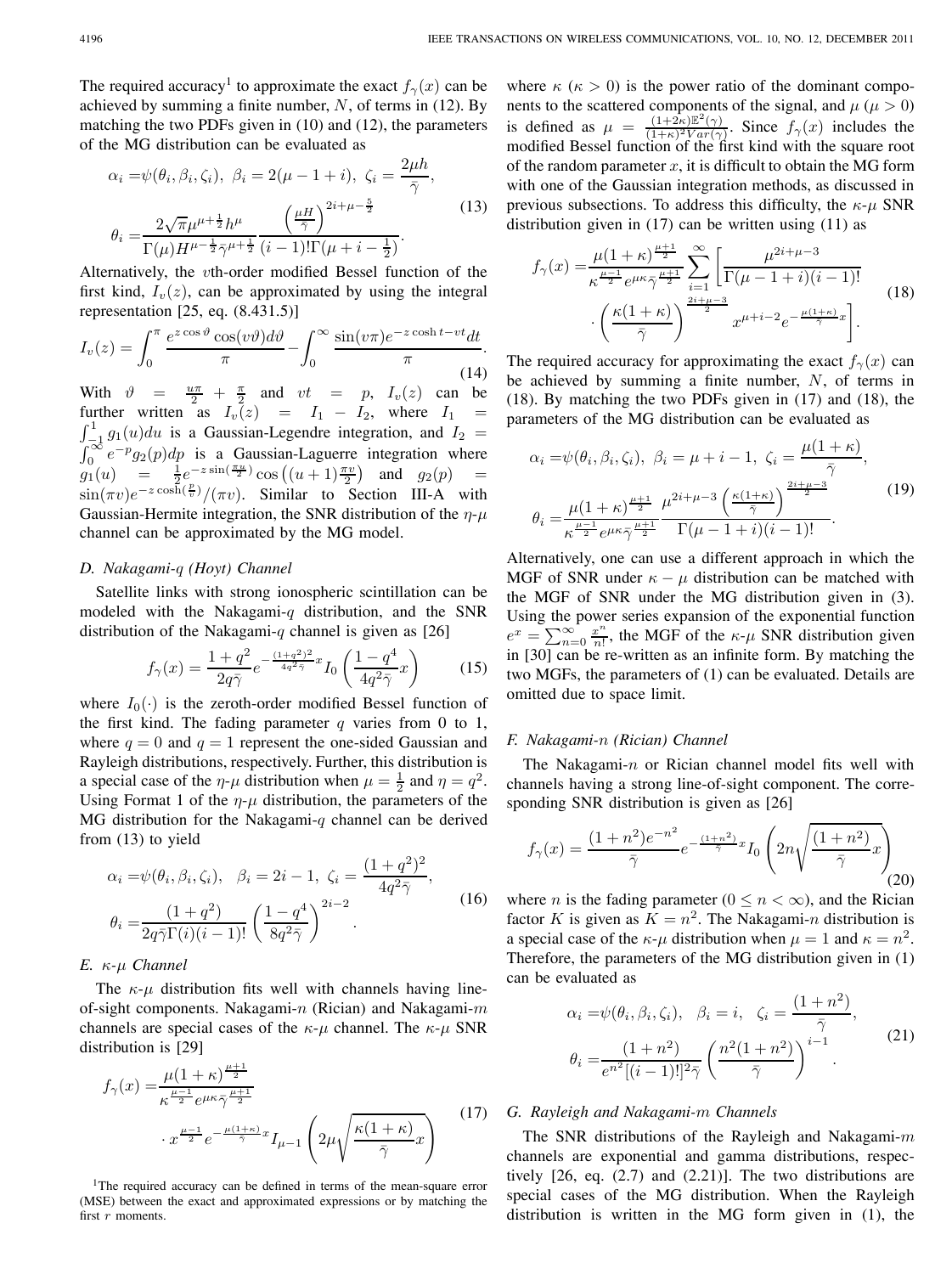

Fig. 1. The MSE versus  $N$  when the GL distribution is approximated by  $K_G$ , G, Gamma and MG for  $m = 2.7$ ,  $\lambda = 1$ ,  $\mu = 0$ , and the average SNR  $= 0$  dB.



Fig. 2. The KL divergence  $(\mathcal{D}_{KL})$  versus N when the GL distribution is approximated by  $K_G$ ,  $\bar{G}$ , Gamma and MG for  $m = 2.7$ ,  $\lambda = 1$ ,  $\mu = 0$ , and the average  $SNR = 0$  dB.

corresponding parameters are  $N = 1$ ,  $\alpha_1 = \frac{1}{2}$ ,  $\beta_1 = 1$  and  $\zeta_1 = \frac{1}{\overline{\gamma}}$ . For the Nakagami-*m* distribution, the corresponding parameters are  $N = 1$ ,  $\alpha_1 = \frac{m^m}{\Gamma(m)\bar{\gamma}^m}$ ,  $\beta_1 = m$  and  $\zeta_1 = \frac{m}{\bar{\gamma}}$ .

# IV. DETERMINATION OF THE NUMBER  $N$  in the MG **DISTRIBUTION**

For the MG distribution to approximate other channel models, the number of components  $N$  needs to be determined. This can be selected as the minimum value such that (i) the mean-square error (MSE) or Kullback-Leibler (KL) divergence between the target distribution and the MG distribution is below a threshold; or (ii) the first  $r$  moments of the two distributions match.

# *A. Accuracy of MG Distribution to Approximate Wireless Channel SNR*

In the literature, the composite GL model has been approximated by  $K_G$ ,  $\mathcal G$  and Gamma models. Here, we compare the accuracy of the MG approximation with that of those approximations. One of the possible measures of accuracy is the MSE between two PDFs: the approximate PDF  $f_{App}(x)$  and the exact PDF  $f_{Ext}(x)$ . It is defined as MSE =  $\mathbb{E}\left[\left(f_{Ext}(x) - f_{App}(x)\right)^2\right]$ . Another possible measure of accuracy is the KL divergence  $(\mathcal{D}_{KL})$  between  $f_{App}(x)$  and  $f_{Ext}(x)$ , which is defined as  $\mathcal{D}_{KL} =$  $\int_{-\infty}^{\infty} f_{Ext}(x) \log \frac{f_{Ext}(x)}{f_{App}(x)} dx$ <sup>2</sup>

We select  $K_G$ ,  $\mathcal G$  and Gamma distributions for the comparison. The Gamma approximation is obtained by approximating  $K_G$  PDF by a Gamma PDF [8]. The MSEs and  $\mathcal{D}_{KL}$ s between the GL and its MG approximation (eq.  $(7)$ ), GL and  $K_G$ , GL and  $G$ , and GL and Gamma can be calculated numerically, as shown in Fig. 1 and Fig. 2, respectively, for  $m = 2.7$ ,  $\lambda = 1$ ,  $\mu = 0$ , and the average SNR = 0 dB. The parameters of  $K_G$ , G and Gamma distributions to match the target GL distribution are obtained from [5], [7], [8]. The MSE and  $\mathcal{D}_{KL}$  between GL and MG distributions are less than  $10^{-3}$  when the number of components  $N \ge 6$  and  $N \ge 8$ , respectively. Based on MSE, MG model is better than Gamma,  $K_G$  and  $\mathcal G$  models when  $N \geq 2, 4$  and 5, respectively. Based on KL divergence, MG model is better than Gamma,  $K_G$  and G models when  $N \geq 3, 4$  and 6, respectively. It can be seen that MSE and KL divergence give similar results for the minimum value of  $N$ that makes the MG model more accurate than Gamma,  $K_G$ or  $G$  model. Further, these MSE and  $\mathcal{D}_{KL}$  with MG model decrease significantly as  $N$  slightly increases.

This fact is also evidenced by Fig. 3, which shows the CDFs of the GL and its approximations  $K_G$ ,  $\mathcal G$ , Gamma and MG. These curves are plotted on a GL paper. The ordinate of the GL paper is obtained using the transformation  $F_{\text{GL}}^{-1}(t)$ where  $F_{\text{GL}}(x)$  is the CDF of GL distribution. Thus the GL distribution is a straight line on the GL paper, and others are not. The inverse function is numerically calculated using MATLAB. The following observations are made:

- 1) The exact GL CDF (solid line) matches perfectly with the MG approximation (small circles) for all x. Just  $N =$ 5 terms have been used in this case. Even better accuracy is possible by slightly increasing  $N$ .
- 2) The  $K_G$  approximation [5], [6] deviates significantly in the lower tail  $(x < 0.09)$  and also in the upper tail  $(x > 5)$ .
- 3) The G approximation [7] deviates in the lower tail ( $x <$ 0.1).
- 4) The Gamma approximation [8] deviates significantly in both lower tail  $(x < 1)$  and the upper tail  $(x > 5)$ .

Clearly, the MG distribution is a more accurate representation of composite fading channels.

<sup>2</sup>Although both the mean-square error (MSE) and the Kullback-Leibler (KL) divergence are measures of the difference between two PDFs, they give different measurements. Nevertheless, they give similar results for the minimum value of  $N$  that makes the MG model more accurate than Gamma,  $K_G$  or  $G$  model, as shown subsequently.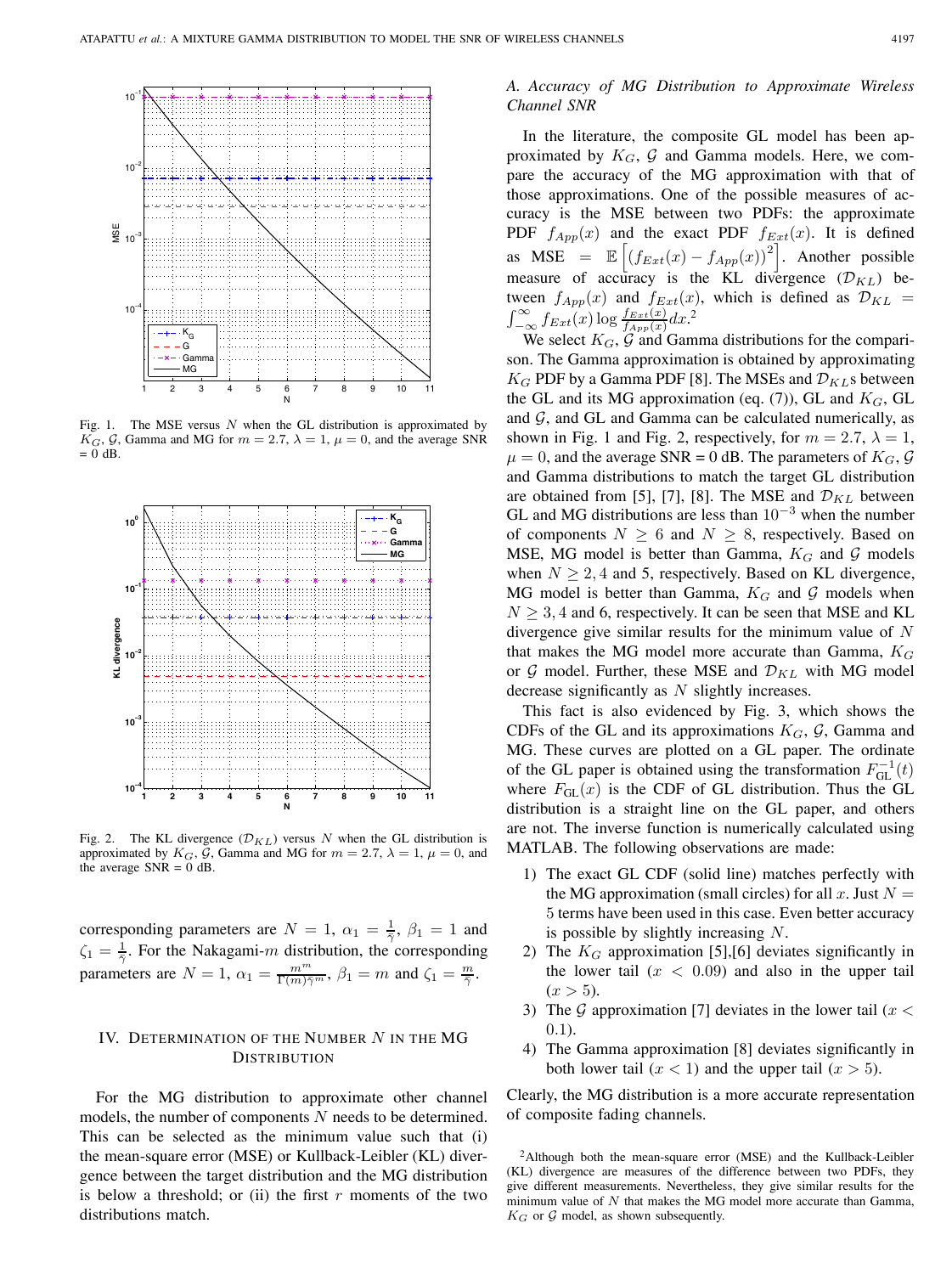

Fig. 3. The exact CDF of GL distribution and the CDFs of the  $K_G$ ,  $G$ , Gamma and MG approximations. The parameter values are  $m = 2.7$ ,  $\lambda = 1$ ,  $\mu = 0$ , and the average SNR = 0 dB. The number of components in the MG model is  $N = 5$ .



Fig. 4. Exact SNR distributions of  $K_G$ , Nakagami-q (Hoyt),  $\eta$ - $\mu$  (Format 1), Rician and  $\kappa$ - $\mu$  channel models and their MG approximations.

Similarly, Fig. 4 shows the SNR distributions of the  $K_G$ , Nakagami-q (Hoyt),  $\eta$ - $\mu$  (Format 1), Rician and  $\kappa$ - $\mu$  channel models and their corresponding approximations in the MG form, when the value of  $N$  in the MG distribution is selected as the minimum value that satisfies MSE  $\leq 10^{-6}$ . Excellent match is also observed in all curves. Note that in Fig. 4 and subsequent figures, the continuous lines and discrete markers show the curves corresponding to the exact distribution and the approximated MG distribution, respectively.

#### *B. Moment Matching*

The parameters of  $\alpha_i$ ,  $\beta_i$  and  $\zeta_i$  in the MG distribution can be determined based on matching the MGFs of the exact distribution and the MG distribution. For brevity, we determine the value of  $N$  as the minimum value such that the first  $r$ 

TABLE I THE SELECTED VALUE OF  $N$  and the nearest integer values of the FIRST THREE MOMENTS OF BOTH EXACT AND APPROXIMATED SNR DISTRIBUTIONS OF  $\kappa$ - $\mu$  CHANNEL.

|            | $(\kappa, \mu)$ |        |        |          |        |        |
|------------|-----------------|--------|--------|----------|--------|--------|
|            | (3, 0.5)        | (3, 1) | (3, 2) | (7, 0.5) | (7, 1) | (7, 2) |
| 1st moment | 3               | 3      | 3      | 3        | 3      | 3      |
| 2nd moment | 19              | 14     | 12     | 15       | 12     | 11     |
| 3rd moment | 154             | 83     | 55     | 87       | 57     | 43     |
| N          | 8               | 11     | 16     | 12       | 20     | 26     |

moments of the two distributions have the same nearest integer values. Table I shows the selected N value when  $r = 3$  for  $\kappa$ - $\mu$  distribution. The exact distribution and the approximated MG distribution have the same nearest integer values for the first 3 moments, which are also shown in Table I. In Table I, the  $(3, 1)$  and  $(7, 1)$  columns are corresponding to Nakagami*n* distribution (Rician) with Rician factors  $K = 3$  and  $K = 7$ , respectively.

To determine the parameters of the MG distribution to approximate other channel models, the exact SNR moment expressions  $(m_\gamma(r) = \mathbb{E}(\gamma^r))$  for the Nakagami-lognormal,  $K_G$ , Nakagami-q and Nakagami-n are available in the literature [9], [26], [34], and the exact SNR moment expressions of  $\eta$ - $\mu$  and  $\kappa$ - $\mu$  distributions can be derived from their moments of the envelop distribution given in [28, eqs. (5), (43), and (46)].

## *C. Complexity of Determining*

The number of terms  $N$  in the MG model may be determined iteratively.  $N$  can be increased until the MSE or KL divergence requirements are met. In our numerical result shown in Figs. 1 and 2, approximately  $N = 8$  can meet the accuracy requirement of  $10^{-3}$ . To achieve  $10^{-6}$  accuracy (although we may not need that level of accuracy), approximately  $N = 15$ is needed.

Each iteration (corresponding to a particular  $N$ ) requires 3N parameters  $\alpha_i$ ,  $\beta_i$  and  $\zeta_i$   $(i = 1, \dots, N)$ . If Gaussian integration methods (Gaussian-Legendre, Gaussian- Laguerre, or Gaussian-Hermite) are used, their abscissas and weight factors are already tabulated (e.g., in [27]), or can be generated efficiently by using simple MATLAB codes. Note that special functions are not involved in the calculations of the parameters.

# V. PERFORMANCE ANALYSIS BASED ON THE MG CHANNEL MODEL

Performance analysis of wireless technologies such as MIMO, cooperative communications, cognitive radio and ultra-wideband (UWB) radio has become important recently. The MG distribution helps to provide a unified performance analysis framework, because of the mathematical tractability of its CDF, MGF and moments (Section II) and because of its versatility (Section III). To this end, this section shows how the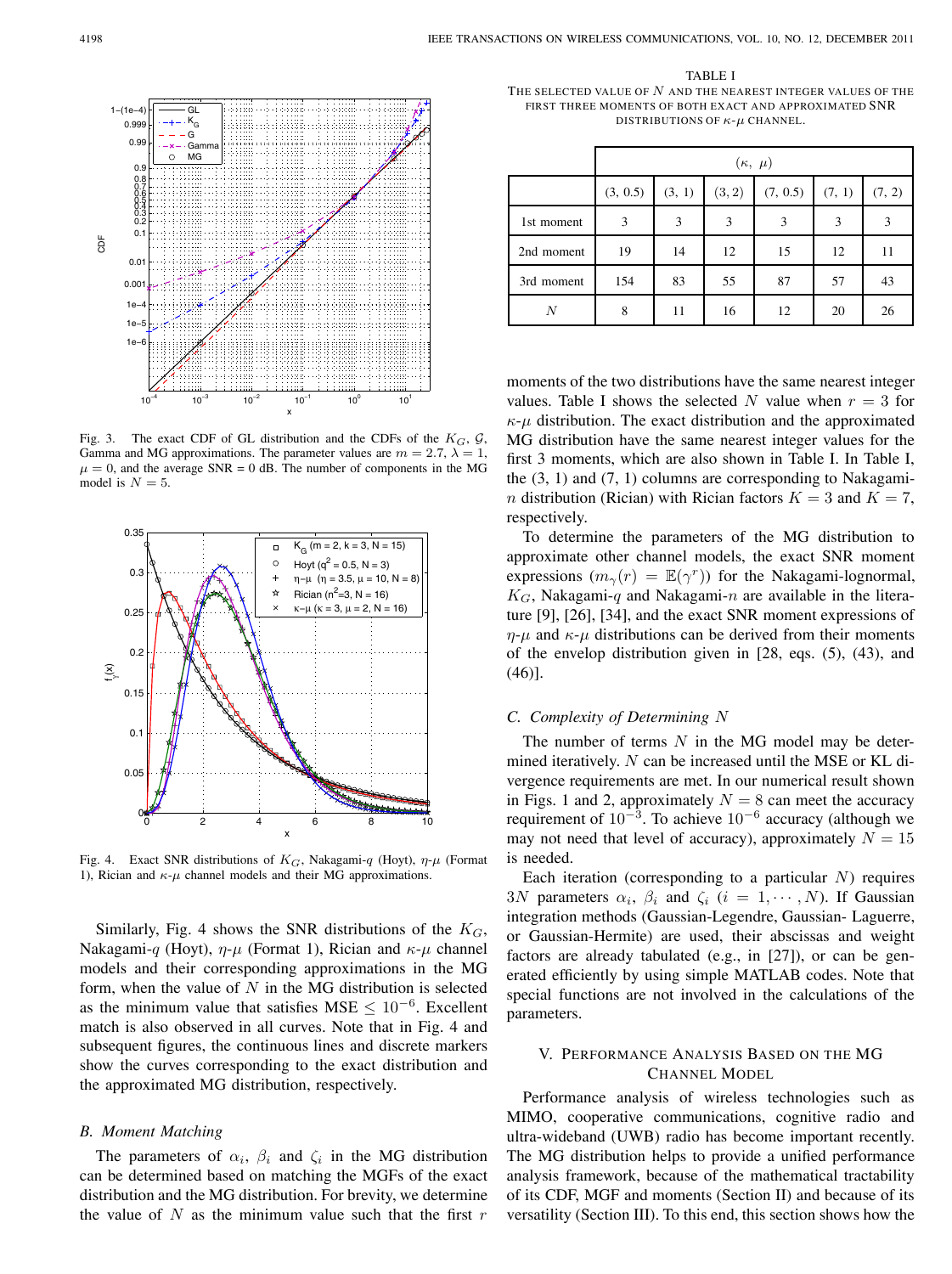MG distribution allows the derivation of typical performance metrics such as error rate, outage, and others.

#### *A. Diversity Order and Array Gain*

The diversity order is the magnitude of the slope of the error probability versus SNR curve (log-log scale) in the high SNR region. The array gain measures the shift of the error probability curve to the left. The diversity order and the array gain relate to the asymptotic value of the MGF near the infinity, i.e., if the MGF,  $\mathcal{M}_{\gamma}(t)$ , can be written in the form

$$
|\mathcal{M}_{\gamma}(t)| = b|t|^{-d} + \mathcal{O}(|t|^{-(d+1)}) \text{ as } t \to \infty
$$

then  $b$  and  $d$  define the array gain and diversity order, respectively [35]. Clearly, using the binomial series expansion, (3) can be rewritten as

$$
|\mathcal{M}_{\gamma}(s)| = \sum_{i=1}^{N} \alpha_i \Gamma(\beta_i) \left( s^{-\beta_i} + \sum_{k=1}^{\infty} {\binom{-\beta_i}{k}} \zeta_i^k s^{-(\beta_i + k)} \right).
$$
\n(22)

Therefore, the array gain is  $b \approx \alpha_n \Gamma(\beta_n)$  and the diversity order is  $d = \beta_n$ , where *n* is the index of the first nonzero  $\alpha_i$ , i.e.,  $\alpha_i = 0 \ \forall i \ < n$ , and  $\alpha_n \neq 0$ . Accordingly, the diversity orders of NL,  $K$ ,  $K_G$ ,  $\eta$ - $\mu$ , Hoyt,  $\kappa$ - $\mu$ , Rician, Rayleigh and Nakagami-m fading channels are  $m, 1, m, 2\mu, 1, \mu, 1, 1$ , and  $m$ , respectively.

#### *B. Average Channel Capacity*

By using Shannon's theorem, the average channel capacity of a single-input single-output  $(SISO)$  channel,  $C$ , can be calculated by averaging the instantaneous channel capacity over the SNR distribution as  $C = \int_0^\infty B \log_2(1+x) f_\gamma(x) dx$ , where B is the signal transmission bandwidth. If  $\beta_i$  is an integer, the average channel capacity over the MG distribution,  $C$ , can be calculated by using results in [36], as

$$
C = \frac{B}{\ln 2} \sum_{i=1}^{N} \alpha_i (\beta_i - 1)! e^{\zeta_i} \sum_{k=1}^{\beta_i} \frac{\Gamma(k - \beta_i, \zeta_i)}{\zeta_i^k}
$$
(23)

where  $\Gamma(\cdot, \cdot)$  is the upper incomplete gamma function defined as  $\Gamma(a, \rho) \triangleq \int_{\rho}^{\infty} t^{a-1} e^{-t} dt$  [25, eq. (8.350.2)]. Next we provide a method to calculate C for any value of  $\beta_i$ . By replacing  $\log_2(1 + x)$  with the Meijer's G-function [37, eq.  $(01.04.26.0003.01)$ ],  $C$  can be evaluated in closed-form, which is valid for any  $\beta_i$ , as

$$
C = \frac{B}{\ln 2} \sum_{i=1}^{N} \alpha_i \zeta_i^{-\beta_i} G_{3,2}^{1,3} \left[ \zeta_i^{-1} \middle| 1 - \beta_i, 1, 1 \atop 1, 0 \right]. \tag{24}
$$

For integer  $\beta_i$ , both expressions in (23) and (24) are equal numerically.

#### *C. Average Symbol Error Rate (SER)*

Since we have a MGF without special functions in the MG channel model, it can be used to evaluate the average SER of  $M$ -PSK,  $M$ -QAM and  $M$ -AM, as follows.

*1) M-PSK*: The average SER for *M-PSK*,  $P_e^{psk}$ , is given in [26, eq. (9.15)] for some channel models. With the MGF given in  $(3)$ , the average SER for  $M$ -PSK over the MG distribution  $P_e^{psk}$  can be evaluated as

$$
P_e^{psk} = \sum_{i=1}^{N} \frac{\alpha_i \Gamma(\beta_i)}{\pi \zeta_i^{\beta_i}} \int_0^{\frac{(M-1)\pi}{M}} \left( \frac{\sin^2 \theta}{\sin^2 \theta + \frac{g_{psk}}{\zeta_i}} \right)^{\beta_i} d\theta \quad (25)
$$

where  $g_{psk} = \sin^2(\frac{\pi}{M})$ . Therefore, the average SER of the M-PSK modulation can be evaluated in closed-form for any value of  $\beta_i$  with the aid of [38, eq. (10)].

2) M-QAM: Square M-QAM signals with a constellation size  $M = 2<sup>k</sup>$  with even k values are considered. The average SER for  $M$ -QAM,  $P_e^{qam}$ , is given in [26, eq. (9.21)] for some channel models. When the MG distribution is used,  $P_e^{qam}$  can be evaluated as

$$
P_e^{qam} = \sum_{i=1}^{N} \frac{K\alpha_i \Gamma(\beta_i)}{\zeta_i^{\beta_i}} \left[ \int_0^{\frac{\pi}{2}} \left( \frac{\sin^2 \theta}{\sin^2 \theta + \frac{g_{qam}}{\zeta_i}} \right)^{\beta_i} d\theta - \frac{\sqrt{M} - 1}{\sqrt{M}} \int_0^{\frac{\pi}{4}} \left( \frac{\sin^2 \theta}{\sin^2 \theta + \frac{g_{qam}}{\zeta_i}} \right)^{\beta_i} d\theta \right]
$$
(26)

where  $g_{qam} = \frac{3}{2(M-1)}$  and  $K = \frac{4}{\pi} (1 - \frac{1}{\sqrt{M}})$ .  $P_e^{qam}$  in (26) can be evaluated in closed-form for any value of  $\beta_i$  with the aid of [38, eq. (12)].

3) M-AM: Similarly, the average SER for  $M$ -AM,  $P_e^{am}$ , is given in [26, eq. (9.19)] for some channels. If it is evaluated based on the MG distribution, we have

$$
P_e^{am} = \frac{2(M-1)}{\pi M} \sum_{i=1}^N \frac{\alpha_i \Gamma(\beta_i)}{\pi \zeta_i^{\beta_i}} \int_0^{\frac{\pi}{2}} \left( \frac{\sin^2 \theta}{\sin^2 \theta + \frac{g_{am}}{\zeta_i}} \right)^{\beta_i} d\theta \tag{27}
$$

where  $g_{am} = \frac{3}{(M^2-1)}$ . With the aid of [26, eq. (5A.1)] or [38, eq. (5)],  $P_e^{am}$  can be evaluated in closed-form for any value of  $\beta_i$ .

Similarly, the SER analysis for other modulation schemes over different digital communication systems, for example, as given in [39], [40], can be performed using the MG distribution.

#### *D. Outage Probability*

The outage probability, which is the probability that the received SNR is below a given threshold  $\gamma_{th}$ , can easily be calculated as  $P_{out} = F_{\gamma}(\gamma_{th})$ , where  $F_{\gamma}(x)$  is given in (2).

## *E. Energy Detection in Cognitive Radio*

In cognitive radio networks, energy detection of a primary signal is essential. The detection performance is typically illustrated by using the receiver operating characteristic (ROC) curve. Although such performance analysis for the Rayleigh, Nakagami- $m$ , Rician and  $\eta$ - $\mu$  fading channels is available in [41], [42], the results for the Rician channel are limited. This is due to the detection probability being expressed by the generalized Marcum- $Q$  function with limited analytical results. This problem can be circumvented by using the MG model, as we will illustrate next.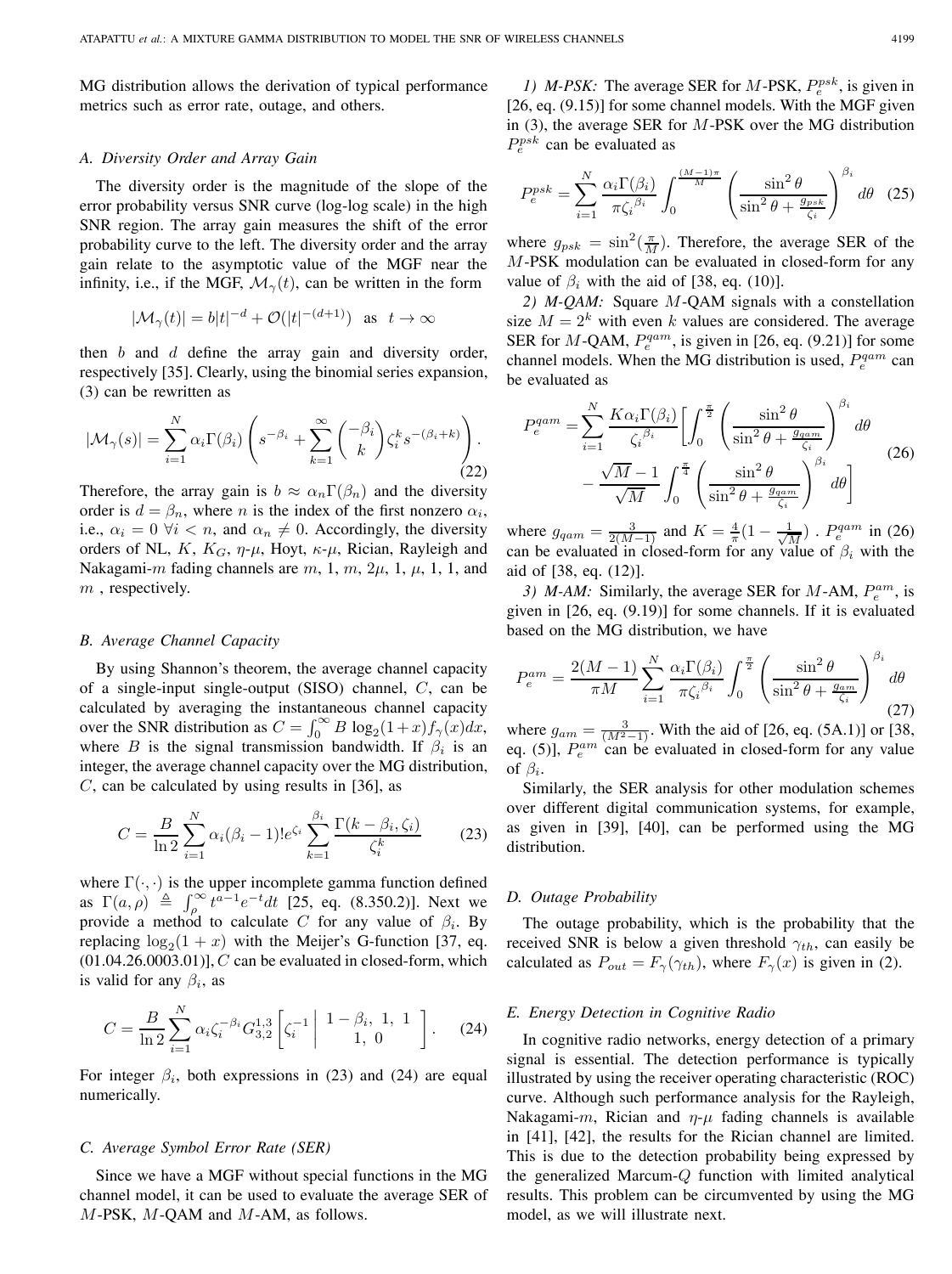*1) Average Detection Probability:* When a primary signal exists, the detection probability is defined as the probability that the received energy is higher than a pre-defined threshold  $\lambda$ . The probability of detection  $(P_d)$  is expressed as  $P_d = Q_u(\sqrt{2\gamma}, \sqrt{\lambda})$ , where  $Q_u(\cdot, \cdot)$  is the generalized Marcum-Q function. The number of samples,  $u$ , is an integer value [41]. The average detection probability,  $\overline{P_d}$  =  $\int_0^\infty Q_u(\sqrt{2x}, \sqrt{\lambda}) f_\gamma(x) dx$ , can further be re-written by replacing the Marcum- $Q$  function by its circular contour integral representation [31] to yield

$$
\overline{P_d} = \frac{e^{-\frac{\lambda}{2}}}{j2\pi} \oint_{\Gamma} \mathcal{M}_{\gamma} \left(1 - \frac{1}{z}\right) \frac{e^{\frac{\lambda}{2}z}}{z^u (1 - z)} dz \tag{28}
$$

where  $\Gamma$  is a circular contour with radius  $r \in [0, 1)$ . After substituting the MGF given in (3), the average detection probability can be re-written as

$$
\overline{P_d} = e^{-\frac{\lambda}{2}} \sum_{i=1}^{N} \frac{\alpha_i \Gamma(\beta_i)}{(\zeta_i + 1)^{\beta_i}} \frac{1}{j2\pi} \oint_{\Gamma} g(z) dz \tag{29}
$$

where

$$
g(z) = \frac{e^{\frac{\lambda}{2}z}}{z^{u-\beta_i}(1-z)\left(z-\frac{1}{1+\zeta_i}\right)^{\beta_i}}.
$$

We can solve the contour integral by applying the Residue Theorem assuming integer values for  $\beta_i$ . There are two possible scenarios,  $u > \beta_i$  and  $u \leq \beta_i$ .

When  $u > \beta_i$ : There are  $(u - \beta_i)$  poles at  $z = 0$  and  $\beta_i$ poles at  $z = \frac{1}{1+\zeta_i}$ . Therefore,  $\overline{P_d}$  can be calculated as

$$
\overline{P_d} = e^{-\frac{\lambda}{2}} \sum_{i=1}^{N} \frac{\alpha_i \Gamma(\beta_i)}{(\zeta_i + 1)^{\beta_i}} \left[ \text{Res} (g; 0) + \text{Res} \left( g; \frac{1}{1 + \zeta_i} \right) \right]
$$
(30)

where Res  $(g; 0)$  and Res  $(g; \frac{1}{1+\zeta_i})$  are the residues of  $g(z)$ at  $z = 0$  and  $z = \frac{1}{1 + \zeta_i}$ , respectively. Further, Res  $(g, 0)$  and Res  $(g; \frac{1}{1+\zeta_i})$  can be evaluated as

$$
\operatorname{Res}(g; 0) = \frac{\left[\frac{d^{u-\beta_i - 1}}{dz^{u-\beta_i - 1}} g(z) z^{u-\beta_i}\right] \Big|_{z=0}}{(u-\beta_i - 1)!}
$$

$$
\operatorname{Res}\left(g; \frac{1}{1+\zeta_i}\right) = \frac{\left[\frac{d^{\beta_i - 1}}{dz^{\beta_i - 1}} g(z) (z - \frac{1}{1+\zeta_i})^{\beta_i}\right] \Big|_{z=\frac{1}{1+\zeta_i}}} {(\beta_i - 1)!}.
$$

When  $u \leq \beta_i$ : There are  $\beta_i$  poles at  $z = \frac{1}{1+\zeta_i}$ . Therefore,  $\overline{P_d}$  can be calculated as

$$
\overline{P_d} = e^{-\frac{\lambda}{2}} \sum_{i=1}^{N} \frac{\alpha_i \Gamma(\beta_i)}{(\zeta_i + 1)^{\beta_i}} \text{Res}\left(g; \frac{1}{1 + \zeta_i}\right). \tag{31}
$$

*2) Area Under the ROC Curve (AUC):* The area under the ROC curve (AUC) is another method to describe the overall energy detector performance, which has been recently introduced to the wireless communication field [43]. The AUC



Fig. 5. The average capacity of an SISO channel versus average SNR over different fading channels.

of an energy detector for a specific value of instantaneous SNR  $\gamma$ ,  $A(\gamma)$ , is derived as [43]

$$
A(\gamma) = 1 - \sum_{k=0}^{u-1} \frac{1}{2^k k!} \gamma^k e^{-\frac{\gamma}{2}} + \sum_{k=1-u}^{u-1} \frac{\Gamma(u+k)}{2^{u+k} \Gamma(u)} e^{-\gamma} {}_1\tilde{F}_1\left(u+k; 1+k; \frac{\gamma}{2}\right)
$$
\n(32)

where  $_1\tilde{F}_1(\cdot;\cdot;\cdot)$  is the regularized confluent hypergeometric function of  $_1F_1(\cdot; \cdot; \cdot)$  [37]. The average AUC under the MG distribution,  $\overline{A}$ , can be derived as  $\overline{A} = \int_0^\infty A(x) f_\gamma(x) dx$  to yield

$$
\overline{A} = 1 - \sum_{k=0}^{u-1} \frac{1}{2^k k!} \sum_{i=1}^N \alpha_i \frac{\Gamma(k+\beta_i)}{(\frac{1}{2} + \zeta_i)^{k+\beta_i}} + \sum_{k=1-u}^{u-1} \frac{\Gamma(u+k)}{2^{u+k}\Gamma(u)}
$$

$$
\sum_{i=1}^N \alpha_i \frac{\Gamma(\beta_i)}{(1 + \zeta_i)^{\beta_i}} {}_2\tilde{F}_1\left(\beta_i; u+k; 1+k; \frac{1}{2(1 + \zeta_i)}\right)
$$
(33)

where  ${}_2\tilde{F}_1(\cdot;\cdot;\cdot;\cdot)$  is the regularized confluent hypergeometric function of  ${}_2F_1(\cdot; \cdot; \cdot)$  [37]. This derivation is very similar to the derivation given in [43] for Nakagami- $m$  fading.

Note that the performance of cooperative relay channels has been extensively studied over Rayleigh and Nakagami- $m$ fading channels (e.g., [44], [45]). However, analysis may be lacking for lognormal shadowing, Rician, Hoyt,  $K$ ,  $\eta$ - $\mu$  and  $\kappa$ - $\mu$  fading channels. The MG distribution may help in this case. For example, in [46], energy detector performance is analyzed for cooperative spectrum sensing in a cognitive radio network over fading and shadowing, which are modeled by using the MG distribution. The SER analysis of an amplify-and-forward relay network [45] and optimal resource allocation [47] are two potential applications of the MG model. Due to the space limitation, these topics are omitted here.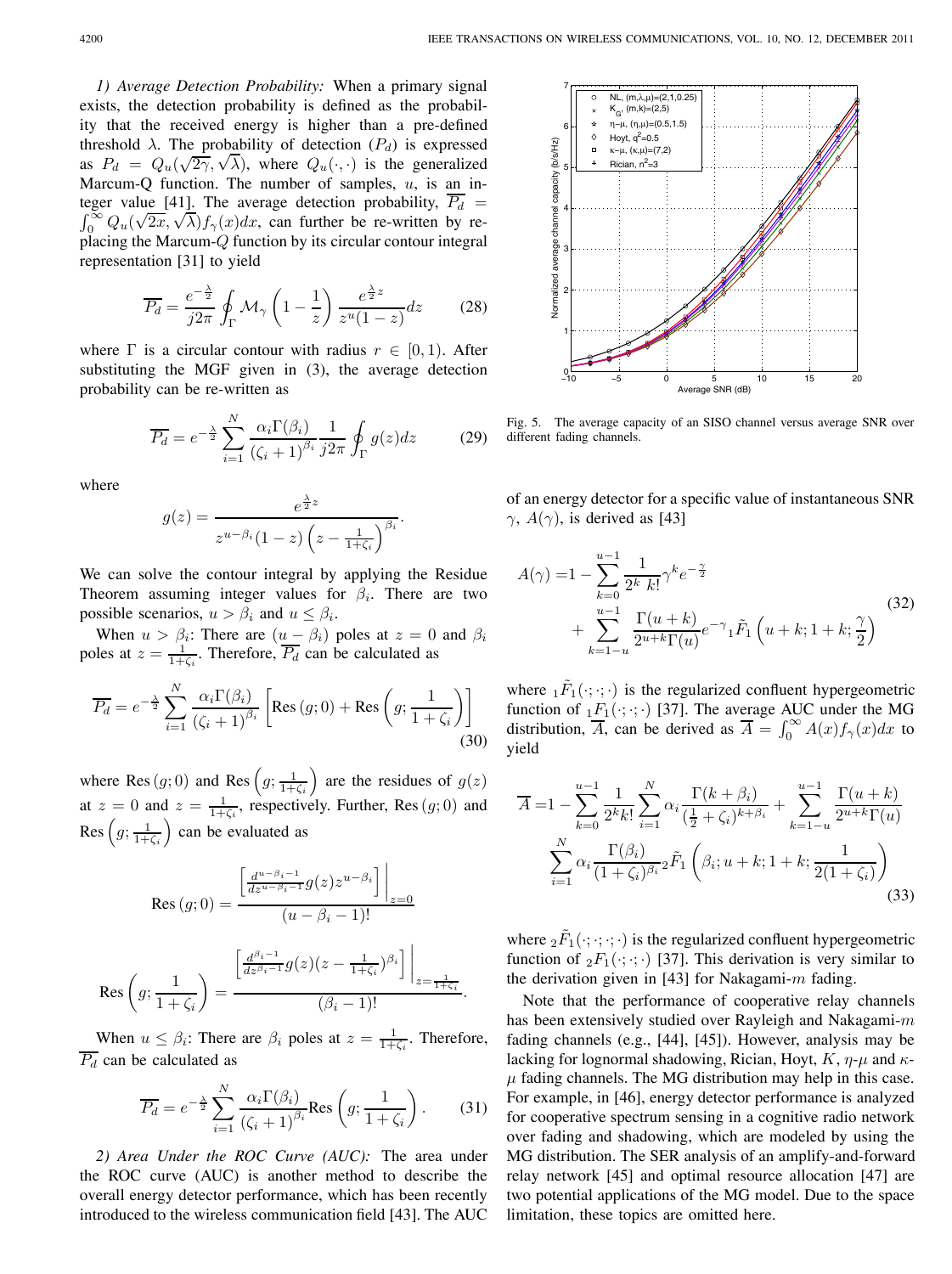

Fig. 6. The outage probability of an SISO channel versus average SNR over different fading channels for  $\gamma_{th} = 0$  dB.



Fig. 7. The SER of an SISO channel versus average SNR over different fading channels for BPSK and QAM.

## *F. Numerical Results*

Two main focuses of this sub-section are (1) to show how the performance analysis based on the MG approximation matches with the exact results, and (2) to compare the performance of different fading channels. We choose typical distribution parameters. The value of  $N$ is selected as the minimum value to satisfy MSE  $\leq$  $10^{-6}$ . As an example, the parameters and N for the NL,  $K_G$ ,  $\eta$ - $\mu$  (Format 1), Hoyt,  $\kappa$ - $\mu$  and Rician channels are chosen as  $(m, \lambda, \mu, N)=(2, 1, 0.25, 10), (m, k, N)=(2, 5, 6),$  $(\eta, \mu, N)=(0.5, 1.5, 5), (q^2, N)=(0.5, 3), (\kappa, \mu, N)=(7, 2, 36)$ and  $(n^2, N)=(3, 16)$ , respectively.

The performance curves for the average channel capacity, the outage probability, average SER for BPSK and QAM, the ROC and the complementary AUC (CAUC =  $1-AUC$ ) of an energy detector are plotted in Figs. 5-9, respectively, based on both exact (continuous lines) and approximated (discrete



Fig. 8. The receiver operating characteristic (ROC) curves of an energy detector over different fading channels for average SNR  $\bar{\gamma} = 0$  dB, 5 dB and  $u = 1$ .



Fig. 9. The average complementary area under the ROC curves  $(CAUC =$  $1 - AUC$ ) of an energy detector versus average SNR over different fading channels for  $u = 1$ .

points) MG distributions. All figures show an excellent match.

As discussed in Section V-A, the achievable diversity orders of NL,  $K$ ,  $K_G$ ,  $\eta$ - $\mu$ , Hoyt,  $\kappa$ - $\mu$ , Rician, Rayleigh and Nakagami-m fading channels are  $m$ , 1,  $m$ ,  $2\mu$ , 1,  $\mu$ , 1, 1, and  $m$ , respectively. The diversity order can be illustrated by using outage probability (Fig. 6), SER (Fig. 7) or complementary AUC (Fig. 9) versus average SNR plots in the high SNR region. From the figures, NL and  $K_G$  models show diversity order 2 because their fading parameters are  $m = 2$ . Hoyt and Rician models always have diversity order 1. Since  $\eta$ - $\mu$  and  $\kappa$ - $\mu$  models have  $\mu = 1.5$  and  $\mu = 2$ , they have diversity order 3 and 2, respectively. All these confirm accuracy of our analysis in Section V-A. Further, we compare the performance of  $\eta$ - $\mu$  and Hoyt channels. Although both channels have same power ratios in our numerical examples (i.e.,  $\eta = q^2 = 0.5$ ), the  $\eta$ - $\mu$  channel has higher effective multipath clusters, which help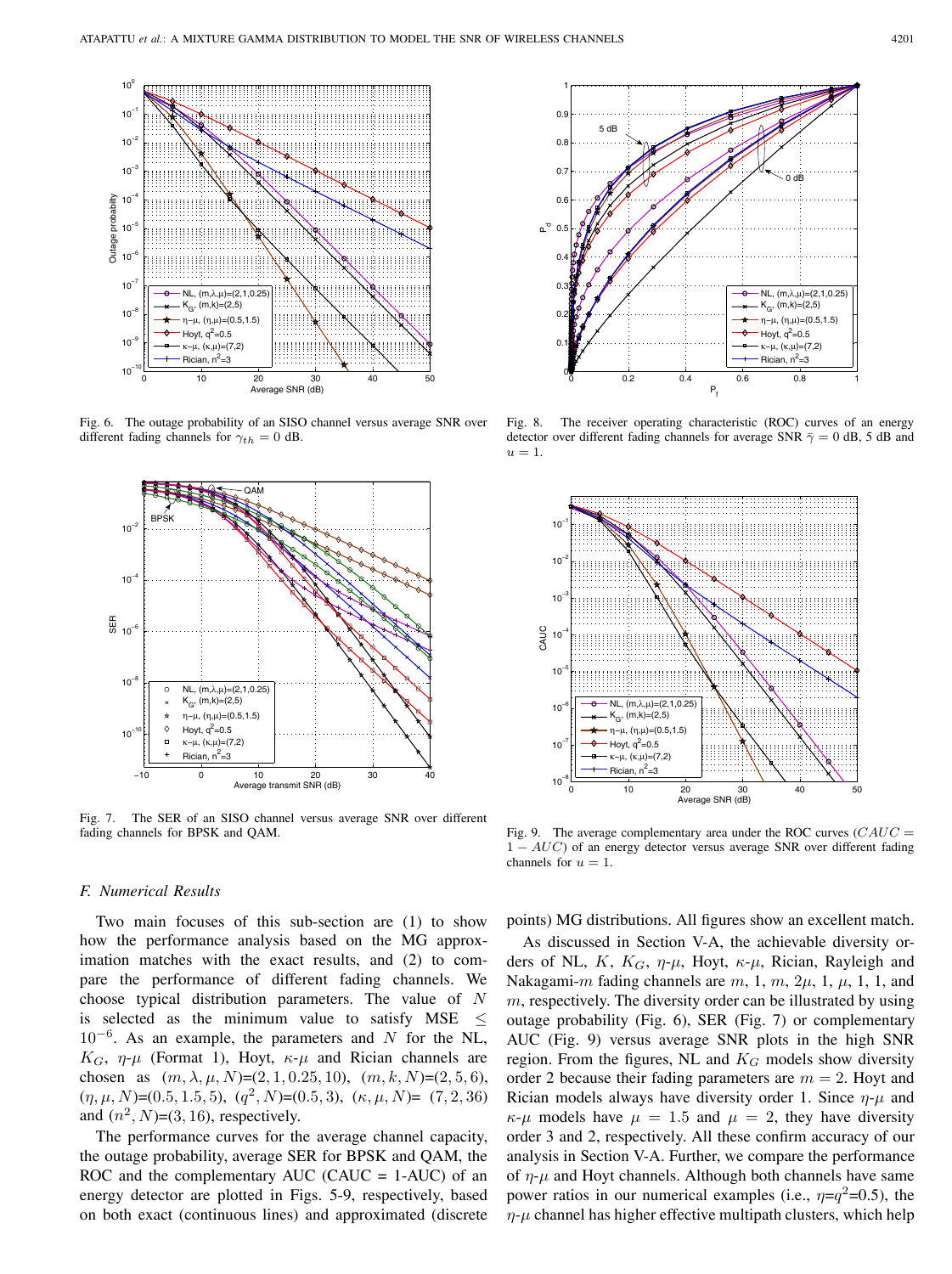to achieve a diversity order of 3  $(=2\mu)$  while the Hoyt channel has diversity order of one. Therefore, performance of  $\eta$ - $\mu$ channel with  $(\eta, \mu)$ =(0.5,1.5) is better than the performance of Hoyt channel with  $q^2$ =0.5 in terms of channel capacity, outage, SER, and energy detection capability (Figs. 5-9). Similarly, we can compare performance of  $\kappa$ - $\mu$  and Rician channels. For the two channels in our numerical examples, the power ratios of the dominant components to the scattered components of the signal are  $\kappa = 7$  and  $n^2 = 3$ , respectively, and the diversity orders are 2 and 1, respectively. So performance of  $\kappa$ - $\mu$  channel with  $(\kappa, \mu)$ =(7,2) is better than the performance of Rician channel with  $n^2=3$  in terms of channel capacity, outage, SER, and energy detection capability (Figs. 5-9). Since NL,  $K_G$ ,  $\eta$ - $\mu$ , and  $\kappa$ - $\mu$  channel models do not have straightforward relationships among each other, no clear-cut performance comparison can be done.

## VI. CONCLUSIONS

The MG distribution to model the SNR of the wireless channels has been proposed. Theoretical results [23][48] show it converges to any PDF over  $(0, \infty)$ , a justification of this model. It is not only ideal for composite channels, but also effective for small-scale fading channels. The parameters of the MG distribution to match a target distribution can be obtained by approximating with Gaussian quadrature formulas, by matching moments or (MGF) or by matching PDFs. We demonstrate that the MG model offers a more accurate representation of composite fading channels than those provided by the  $K$  models and other alternatives, which have recently been used in wireless research. Due to its mathematically tractable form and high accuracy, the MG distribution thus allows rapid evaluation of performance metrics such as channel capacity, outage, error rate and others of MIMO systems, cooperative relay channels, cognitive radio, UWB and others. Further research directions include the performance analysis of other wireless systems and model fitting based on measured channel data. We believe that the MG distribution opens up these and other research opportunities.

#### ACKNOWLEDGMENTS

The authors would like to thank the Editor Dr. Man-On Pun and the anonymous reviewers for their constructive comments which improve the presentation of this paper.

#### **REFERENCES**

- [1] S. Atapattu, C. Tellambura, and H. Jiang, "Representation of composite fading and shadowing distributions by using mixtures of gamma distributions," in *Proc. IEEE Wireless Commun. Netw. Conf.*, Apr. 2010.
- [2] G. L. Stüber, *Principles of Mobile Communication*, 2nd edition. Kluwer Academic Publishers, 2001.
- [3] S. Hirakawa, N. Sato, and H. Kikuchi, "Broadcasting satellite services for mobile reception," *Proc. IEEE*, vol. 94, no. 1, pp. 327–332, Jan. 2006.
- [4] H. Suzuki, "A statistical model for urban radio propogation," *IEEE Trans. Commun.*, vol. 25, no. 7, pp. 673–680, July 1977.
- [5] A. Abdi and M. Kaveh, " $K$  distribution: an appropriate substitute for Rayleigh-lognormal distribution in fading-shadowing wireless channels," *Electron. Lett.*, vol. 34, no. 9, pp. 851–852, Apr. 1998.
- [6] P. M. Shankar, "Error rates in generalized shadowed fading channels," *Wireless Personal Commun.*, vol. 28, no. 3, pp. 233–238, 2004.
- [7] A. Laourine, M.-S. Alouini, S. Affes, and A. Stéphenne, "On the performance analysis of composite multipath/shadowing channels using the G-distribution," IEEE Trans. Commun., vol. 57, no. 4, pp. 1162-1170, Apr. 2009.
- [8] S. Al-Ahmadi and H. Yanikomeroglu, "On the approximation of the generalized- $K$  distribution by a gamma distribution for modeling composite fading channels," *IEEE Trans. Wireless Commun.*, vol. 9, no. 2, pp. 706–713, Feb. 2010.
- [9] P. S. Bithas, N. C. Sagias, P. T. Mathiopoulos, G. K. Karagiannidis, and A. A. Rontogiannis, "On the performance analysis of digital communications over generalized-K fading channels," IEEE Commun. *Lett.*, vol. 10, no. 5, pp. 353–355, May 2006.
- [10] A. Laourine, M.-S. Alouini, S. Affes, and A. Stéphenne, "On the capacity of generalized-K fading channels," IEEE Trans. Wireless *Commun.*, vol. 7, no. 7, pp. 2441–2445, July 2008.
- [11] G. Efthymoglou, N. Ermolova, and V. Aalo, "Channel capacity and average error rates in generalised-K fading channels," IET Commun., vol. 4, no. 11, pp. 1364–1372, July 2010.
- [12] P. S. Bithas, P. T. Mathiopoulos, and S. A. Kotsopoulos, "Diversity reception over generalized- $K$   $(K_G)$  fading channels," *IEEE Trans. Wireless Commun.*, vol. 6, no. 12, pp. 4238–4243, Dec. 2007.
- [13] C. Zhu, J. Mietzner, and R. Schober, "On the performance of noncoherent transmission schemes with equal-gain combining in generalized *K* fading," *IEEE Trans. Wireless Commun.*, vol. 9, no. 4, pp. 1337-1349, Apr. 2010.
- [14] L. Wu, J. Lin, K. Niu, and Z. He, "Performance of dual-hop transmissions with fixed gain relays over generalized- $K$  fading channels," in *Proc. IEEE Int. Conf. Commun.*, June 2009.
- [15] K. P. Peppas, C. K. Datsikas, H. E. Nistazakis, and G. S. Tombras, "Dual-hop relaying communications over generalized- $K$  ( $K_G$ ) fading channels," *J. Franklin Institute*, 2010, accepted.
- [16] J. Cao, L.-L. Yang, and Z. Zhong, "Performance of multihop wireless links over generalized-K fading channels," in *Proc. IEEE Veh. Technol. Conf.*, Fall 2010.
- [17] N. Ermolova, "Analysis of OFDM error rates over nonlinear fading radio channels," *IEEE Trans. Wireless Commun.*, vol. 9, no. 6, pp. 1855–1860, June 2010.
- [18] M. Matthaiou, D. Chatzidiamantis, K. Karagiannidis, and A. Nossek, "On the capacity of generalized-K fading MIMO channels," *IEEE Trans. Signal Process.*, vol. 58, no. 11, pp. 5939–5944, Nov. 2010.
- [19] S. Atapattu, C. Tellambura, and H. Jiang, "Performance of an energy detector over channels with both multipath fading and shadowing," *IEEE Trans. Wireless Commun.*, vol. 9, no. 12, pp. 3662–3670, Dec. 2010.
- [20] S. Al-Ahmadi and H. Yanikomeroglu, "On the approximation of the PDF of the sum of independent generalized- $K$  RVs by another generalized- PDF with applications to distributed antenna systems," in *Proc. IEEE Wireless Commun. Netw. Conf.*, Apr. 2010.
- [21] B. Lindsay, R. Pilla, and P. Basak, "Moment-based approximations of distributions using mixtures: theory and applications," *Annals Institute Statistical Mathematics*, vol. 52, no. 2, pp. 215–230, 2000.
- [22] M. Wiper, D. R. Insua, and F. Ruggeri, "Mixtures of gamma distributions with applications," *J. Comput. Graph. Statist.*, vol. 10, no. 3, pp. 440– 454, Sep. 2001.
- [23] R. DeVore, L. Kuo, and G. Lorentz, *Constructive Approximation*. Springer-Verlag, 1993.
- [24] A. P. Prudnikov, Y. A. Brychkov, and O. I. Marichev, *Integrals and Series, Vol. 2*. Gordon and Breach Science Publishers, 1986.
- [25] I. S. Gradshteyn and I. M. Ryzhik, *Table of Integrals, Series and Products*, 7th edition. Academic Press Inc, 2007.
- [26] M. K. Simon and M. S. Alouini, *Digital Communication over Fading Channels*, 2nd edition. Wiley, 2005.
- [27] M. Abramowitz and I. A. Stegun, editors, *Handbook of Mathematical Functions: With Formulas, Graphs, and Mathematical Tables*. Dover Publications, 1965.
- [28] M. D. Yacoub, "The  $\kappa$ - $\mu$  distribution and the  $\eta$ - $\mu$  distribution," *IEEE Antennas Propagat. Mag.*, vol. 49, no. 1, pp. 68–81, Feb. 2007.
- [29] D. B. da Costa and M. D. Yacoub, "Average channel capacity for generalized fading scenarios," *IEEE Commun. Lett.*, vol. 11, no. 12, pp. 949–951, Dec. 2007.
- [30] N. Ermolova, "Moment generating functions of the generalized  $\eta$ - $\mu$  and  $\kappa$ - $\mu$  distributions and their applications to performance evaluations of communication systems," *IEEE Commun. Lett.*, vol. 12, no. 7, pp. 502– 504, July 2008.
- [31] S. Atapattu, C. Tellambura, and H. Jiang, "Energy detection of primary signals over  $\eta$ - $\mu$  fading channels," in *Proc. Int. Conf. Industrial Inf. Syst.*, Dec. 2009, pp. 118–122.